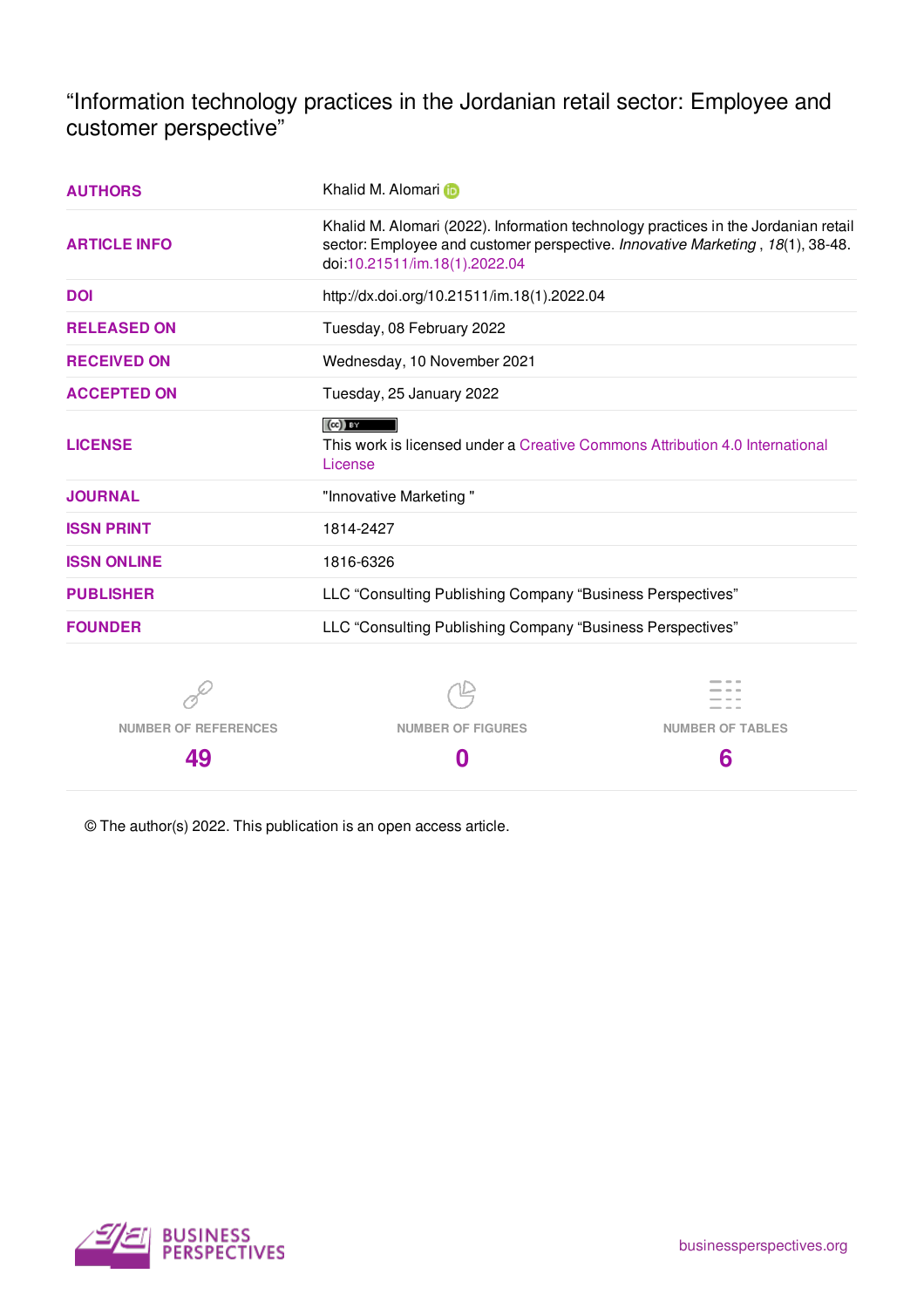

#### **BUSINESS PERSPECTIVES**

www.businessperspectives.org LLC "СPС "Business Perspectives" Hryhorii Skovoroda lane, 10, Sumy, 40022, Ukraine

**Received on:** 10th of November, 2021 **Accepted on:** 25th of January, 2022 **Published on:** 8th of February, 2022

© Khalid M. Alomari, 2022

Khalid M. Alomari, Assistant Prof., Business Department, Faculty of Economics and Business Administration, Al-Hussein Bin Talal University, Jordan.

This is an Open Access article, distributed under the terms of the Creative Commons Attribution 4.0 International license, which permits unrestricted re-use, distribution, and reproduction in any medium, provided the original work is properly cited.

**Conflict of interest statement:**  Author(s) reported no conflict of interest **Khalid M. Alomari** (Jordan)

# Information technology practices in the Jordanian retail sector: Employee and customer perspective

#### **Abstract**

This paper aims to discuss the adoption of information technology by retailers in Jordan and the impact on retail space, particularly in major urban areas of Jordan. Retailers such as Walmart, Amazon, and Metro are using advanced technologies to continue attracting and expanding consumers with the advent of internet of things (IoT), radio frequency identification (RFID) and point of sales (POS) hardware and software and retail.

The study relied on the explanatory approach to achieve these objectives. The study sample consisted of 134 stores that were chosen randomly and 480 customers of these stores, which were also chosen randomly. A questionnaire was designed based on previous studies and distributed among the respondents. The statistical analysis program (SPSS) was used to analyze the data obtained from the sample and test the hypotheses.

The study results showed that information technologies influence customer perceptions. However, RFID appears to have no impact on employee perception. Retailers' attitudes and adoption of information technologies in the Jordanian retail sector are heavily influenced by external factors. RFID usage does not play a significant role in determining the retailers' attitude towards adopting IT practices. The reason for such an outcome may be that sometimes the devices fail to read the various codes, and thus, it makes it difficult for the retailer to scan the products.

**Keywords** IT practices, retail sector, employee perspective, customer perspective

**JEL Classification** 031, 032

# **INTRODUCTION**

Information technologies offer robust goods, quick and reliable results, and at a cost low enough to affect the sale rate. E-commerce is a valuable way to market something to customers. The use of e-commerce will increase customer demand and retailers' income as well. It is believed that the Internet is not a medium of dissemination that will produce significant growth. However, there will be an influence on the invention of information technologies by retailers. Retailers use the Internet to handle their promotion, correspondence, financial preparation, and administration needs. E-services overshadow current shortcomings in marketing services and build possibilities for marketing services (Rahman, 2004). According to Alshaketheepet al. (2020), e-services offer marketer of services an incredible degree of market influence. The rising availability of the Internet would improve the customer buying experience.

Earlier it was almost unheard of ways to obtain the monthly sales estimates within minutes. While technologies did not make the buying process more accessible, they encouraged the customers to maximize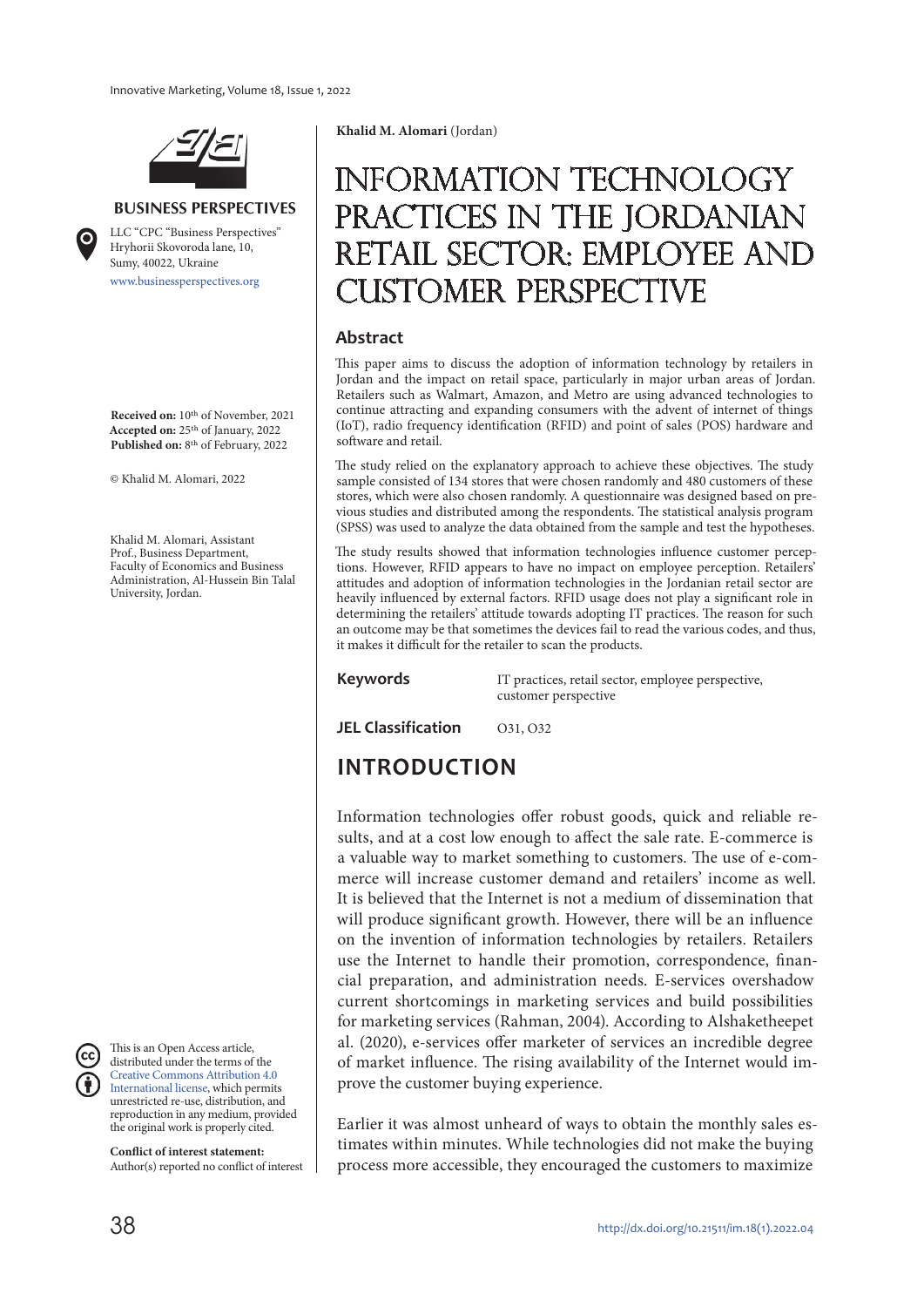their activity efficiency by removing labor-intensive and repetitive activities. As a result, buyers are changing the current industry to implement emerging technology to meet and anticipate consumer needs (Fiorito & Gable, 2011). This paper aims to analyze the impact of newly adopted technologies on employees and consumers.

Alomari et al. (2020) defines retail as the last stage of any commercial company. Communication technologies play a significant part in contemporary retailing. Retail executives consume a vast amount of information relevant to their business processes every day. It is impossible to keep up with the speed of innovation without modern technologies. The most prominent application of information technologies in the retail industry is POS (point of sale) and RFID.

Companies can now profit from the creativity and ideas of their customers using social media platforms. They have a considerable impact on Web 3.0 co-creation activities.

## **1. LITERATURE REVIEW AND HYPOTHESES**

According to Alomari et al. (2020), retail is the last stage of any enterprise, which is very important in the world economy and plays a significant role. Retailing is a joint sale of companies from diverse industries that sell finished goods to the end customers. One of the most critical external considerations when developing a retail sector is technology and creativity (Segetlija, 2006). There are many changes to the industry due to the recent advancements in technologies (Deloitte, 2014).

The growth of information technologies in retail property, particularly in urban areas, has a significant impact on retail property in Malaysia (Najib et al., 2014). Retail Asia Online (2014) has written that to compete in the industry, retailers must transform their activities by upgrading their technologies. To earn a higher income, Malaysian retailers are turning to computer technologies.

Any of the convenience store owners are the early adopters of ICT schemes. Many organizations have updated their IT system to be eligible to register for the GST as the new system goes into force on April 1, 2015 (Retail Asia Online, 2014). Retail chains ought to consider the needs of their customers as much as possible.

IT will not only help supermarkets to cut their costs but also decrease their original IT costs. Two trends of business IT have been described in the retail context (Cho & Fiorito, 2010). First, major supermarket stores have been able to develop their capabilities to fulfill the new expectations of customers and maximize their operating efficiency to reveal hidden needs (Cho & Fiorito, 2010). Second, IT makes it possible for the supermarket chain to use a standard strategy when handling. Their aim is to increase their knowledge of customers, understand latent demand, and anticipate new demand channels. Previously it was shown that IT promotes the detection of secret consumer needs, thereby improving income (Renko & Druzijanic, 2014). Alomari et al. (2020) show that the use of IT would increase economic value. Second, supermarkets use ICT to increase sales by gathering new customers and creating a network. Retail store owners can take advantage of online platforms to boost sales (Fleisher et al., 2004). Proper marketing needs to be introduced if a chain needs to maximize its revenue (Zhang & Wedel, 2009). Past studies regarding IT consumption have not examined the link between IT usage and retail chain benefits by standardization of pricing and marketing strategies.

Big-box retailers who recognize market desires and adopt multiple strategies to meet those needs will acquire a reputation for originality that will prove vital for success (Markides & Sosa, 2013). Exploration without digging is pointless (Herhausen, 2016). The benefit of expansion is based on the capacity to extract capital (Cao et al., 2009). IT in supermarket chains is no longer a valuable method for exploitation. Surveys suggest that both modes of information technology have significantly decreased the financial uncertainty in the retail market (Aloysius et al., 2016). However, the mechanism by which these innova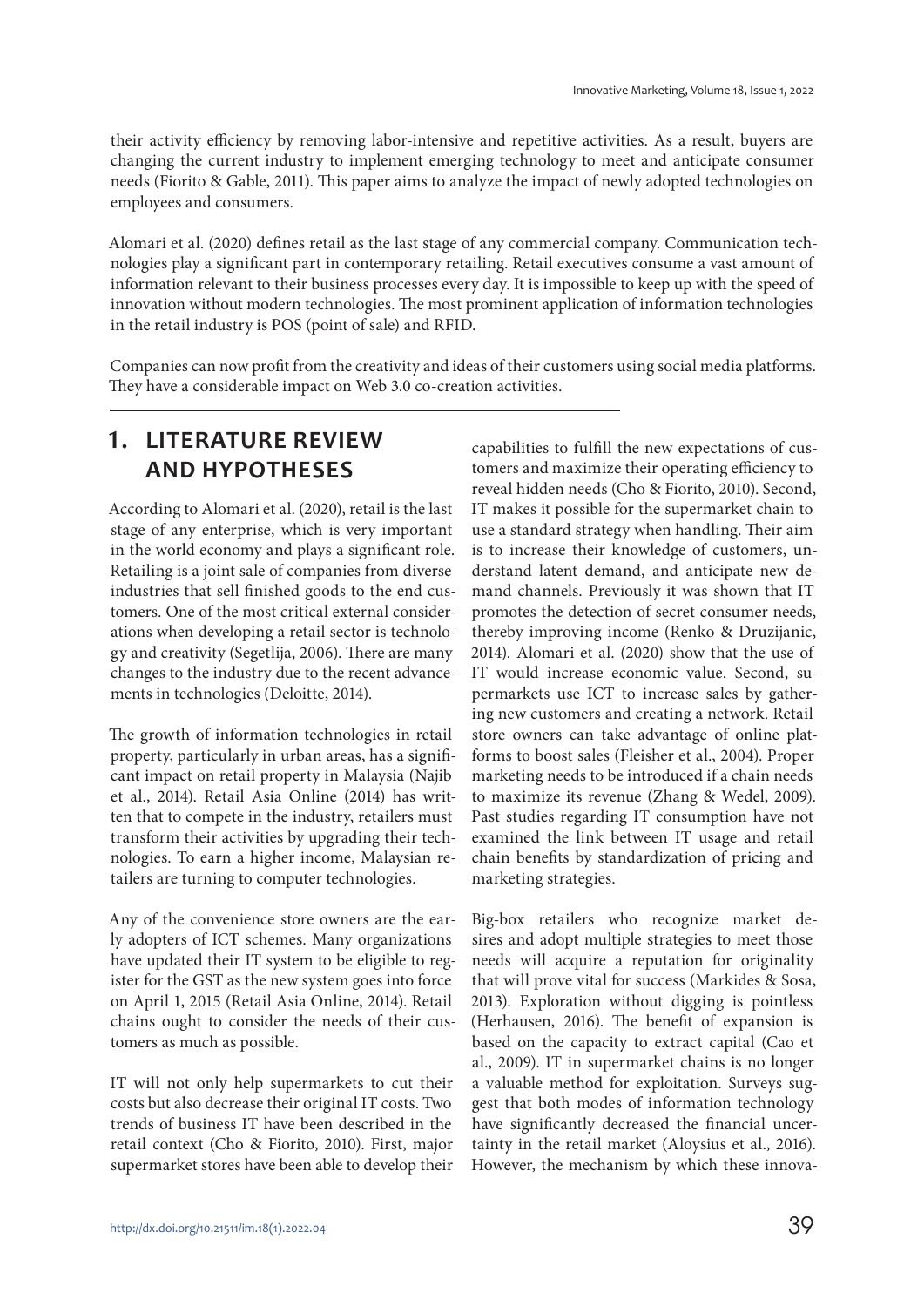tions affect price setting and marketing is not very well known and not very well understood.

Many visitors come to New York City just four to six times a year to see the items that are being displayed. Fashion show customers will attend the runway shows and red-carpet activities.

Representatives must appear in person and transmit orders so that regulations can be set up accordingly (Dodes, 2007). Due to the increasing cost of transportation, shoppers may have to focus on emerging technologies to buy goods. Online shopping is getting more and more critical in the world when it comes to engaging designers and manufacturers with respect to the goods they sell. Consumers can try things at any time of the day from shopping venues like e-showrooms. While the purchasers cannot directly feel the fabric, complete product details and visual images are available to assist in purchasing selection. Online retails are more accessible than buying an item in person because they eliminate driving and shipping expenses. Fashion is evolving enormously because of emerging technology, such as social networking, which is now more relevant than ever before. Social networking aims to structure and provide a single entry point for contact and socialization. Smith (2010) suggested that social media officially adopted the "fad" logo. It was shown that Twitter had risen by 1,300% in that year. Social networking vehicles include Facebook, forums, and Twitter. Previously, there were performance evaluations for the items by list. In addition, social networking has transformed how the press spreads knowledge, with posts appearing during fashion shows online (Binkley, 2009).

People are now able to make choices based on customer preferences. The same refers to brand and customer sensitivities that often need to be considered when assessing a brand portfolio. In addition, food sources and their users respond immediately on websites such as Twitter and blogs. Instead of contacting market consulting companies to collect insights on markets, users can navigate blogs or Twitter to publicize product consistency issues. Aspects are typically named by names both accurate and measurable. The designer has applied various features to carry out and develop the applied research being undertaken. Busacca and Padula

(2005) suggest that it is helpful to classify states' characteristics into three distinct classes. Some specific attributes and considerations should be made when selling to customers. These standards are the minimum requirements for getting into the marketplace, but it is not a single foundation for customer loyalty. Transient properties positively or adversely affect others depending on the cause and circumstances.

## 1.1. Retail sector in Jordan

Consumers wanted expensive products, but they needed them to be highly affordable. These models would demonstrate the best style, size, and capability to substitute unsatisfactory goods. A secondary function with more minor but still essential determinants was developed. Buyers are aiming for both profitability as well as recurring fees. They hope that labeled products are accessible, readily obtained, and have readable labels and tags. The above conditions are more important than being close to home, easier to buy, having e-commerce arrangements, or being around for parking. This sector would benefit from strengthening the government's economic policies because of Jordan's membership in the World Trade Organization (WTO).

There are a variety of small enterprises, family-run ventures, and markets in Jordan. The construction of shopping centers and malls had a reorganization of shopping practices. Safeway supermarket encourages customers to go to supermarkets to purchase more than one thing in one location. The direct impact on the neighbor shops is excellent. Shopping in the mall is becoming a fun recreational activity for Jordanian shoppers. Jordan has become popular in shopping and the catering industry.

The delivery program is designed to satisfy the demands of the public. Malls and supermarkets provide playgrounds and other facilities for young people. Traders are marketing their wares from various outlets. The sales of alcohol are limited to licensed vendors and wholesalers. The big size and the importance of this market make it essential to research the characteristics of the customer behavior. Al-Tae'e (2002) addressed the factors which impacted the selection of restaurants in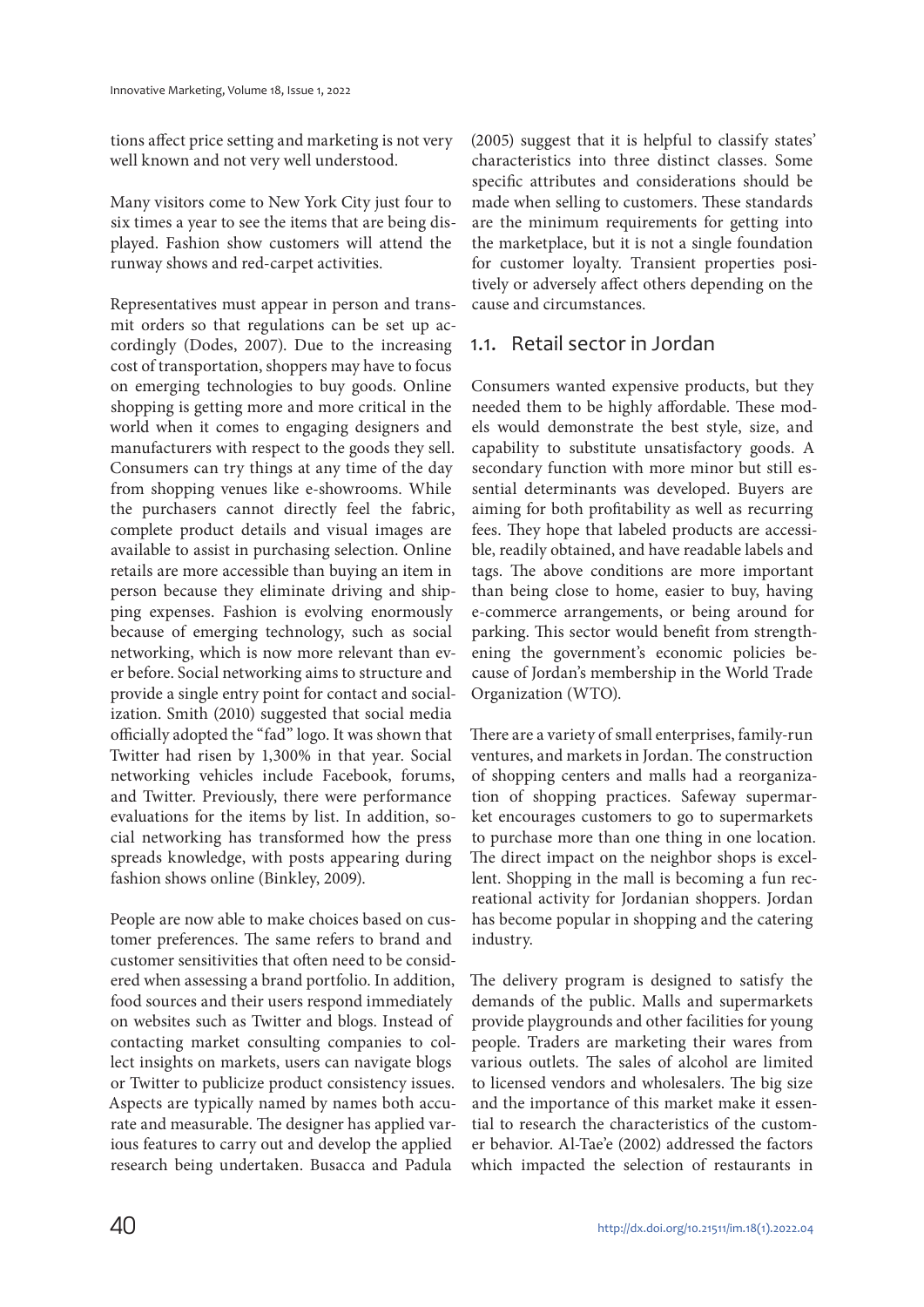Amman. It was acknowledged that preferences had the most significant impact on decision-making, economic, and behavioral theories. According to the findings, consumer preferences significantly impact restaurant attributes such as interior decor, presentation, and cooking style. In addition, subjective standards strongly affected the intention to buy environmentally friendly products, influencing the actual purchasing behavior.

However, views toward the environment had no substantial impact on ecological purchase intentions (Nejati et al., 2011). Busacca and Padula (2005) analyzed the purchasing habits of high and middle-income Jordanians. They noticed significant variations between the purchasing patterns of the households in the high-income range and those of the low-income community. This contrast did not mean that one store was better than another was. A survey on the general prevalence of the elderly in Jordan found that about 49 percent of respondents are shopping every day. The study recommended convenience stores as the best way to access these consumers because customers can quickly reach these stores.

The retail industry in Jordan has been very dynamic, both vertically and horizontally. There are four stores of the Nationwide C-town chain. Since Carrefour (French) operated two supermarkets in Amman in 2007, others have opened. Abbadi Retail, a local grocery store in Amman, has increased its store size from 350,000 square feet to 500,000 square feet. With a gross area of 2,600 square meters, Al-Farid is improving its goal by creating new networks. The size of Al Mukhtar is 3,000 square meters. On the ground floor, demand for household and kitchen products is growing. It will be sold in specialist retail stores instead of supermarkets or general stores. Business is much more dependent on neighborhood shops in Amman, except for last-minute food requirements. Supermarkets are everywhere in Jordan, particularly outside of Amman. This behavior makes it difficult for retailers to stay financially secure and stable. Some stores introduce seasonal sales and exclusive product ranges to keep their consumers up-to-date and invite new users. Only Amman's broad supermarkets are famous for home delivery (Khaled et al., 2019; Khaled et al., 2020a, 2020b).

### 1.2. Hypotheses

This study is going to test the following research hypotheses:

- $H<sub>a</sub>$ l: There is no significant impact of consumer attributes on perception.
- $H<sub>a</sub>2$ : There is no significant impact of subjective norms on perception.
- $H<sub>o</sub>3$ : There is no significant impact of perceived usefulness on perception.
- $H_{\circ}4$ : There is no significant impact of perceived ease of use on perception.
- $H<sub>o</sub>5$ : There is no significant impact of RFID usage on perception.

## **2. METHODOLOGY**

The study aims to find out the benifits of retailer adoption of information technology solutions in the Jordanian retail market. A research design is a comprehensive outline for collecting and reviewing data and knowledge based on the research questions and objectives. The study goals would decide the research design that must be chosen. Studies that determine the cause-and-effect relationship between variables are said to be causal studies (Saunders et al., 2007). According to Lancaster (1966), attitude drives the consumers' utility or attributes. Ajzen (1991) defines that attitude towards the behavior as the degree to which a person has a favorable or unfavorable evaluation or appraisal of the behavior in question. Keen et al. (2004) suggest that attitude is determined by the individual's evaluations of the outcomes and an assessment of how likely the outcome is to occur.

Davis et al. (1989) propose perceived ease of use in the RFID. It is the degree to which a person believes that using a particular system would be free of effort. Keen et al. (2004) note that the ease of use significantly influences first-time trials and, respectively, the consumer to use the technology again.

Explanatory research was selected for this subject. In addition, this study explores cause and effect in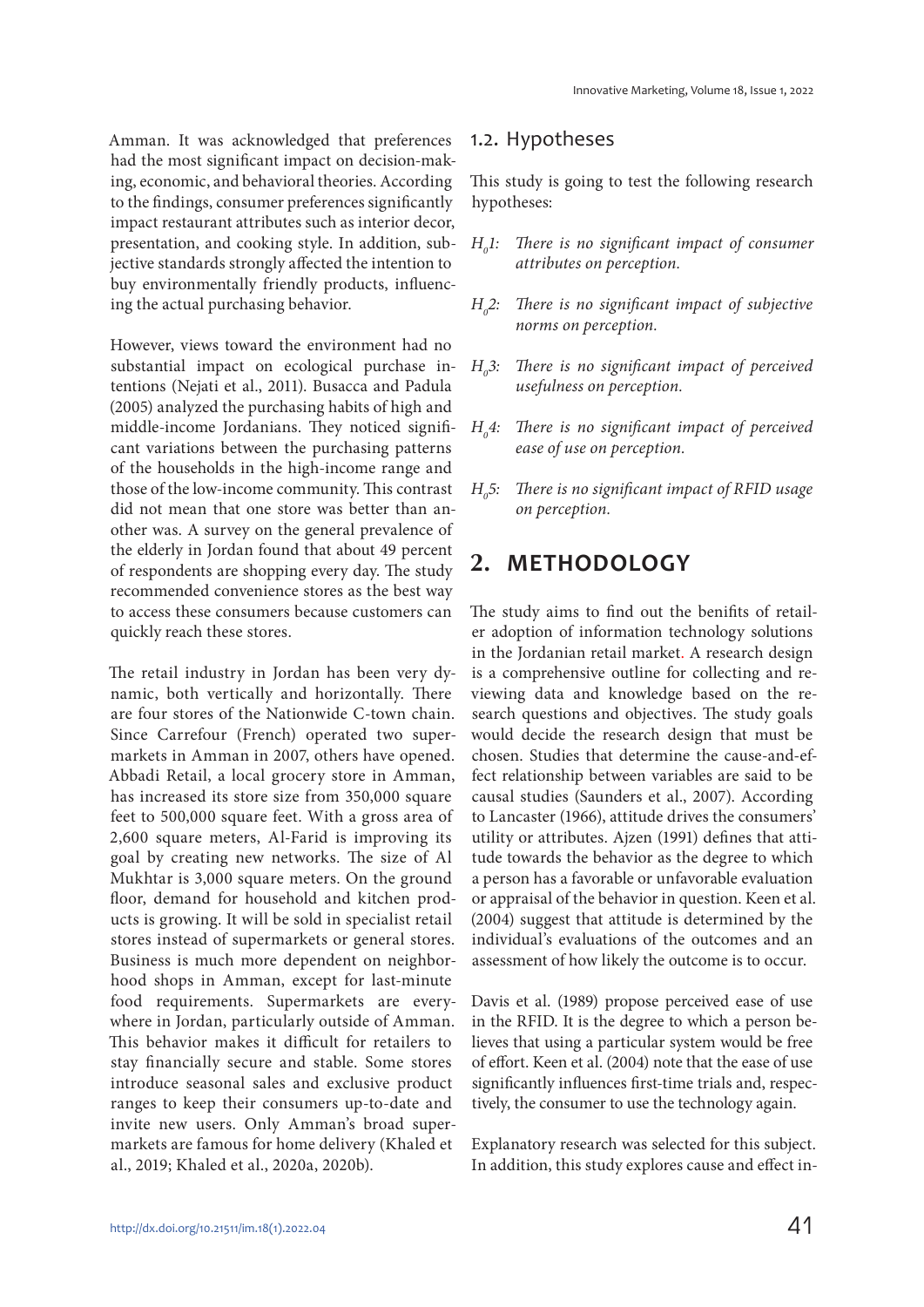teractions. Finally, the explanatory analysis aims to clarify the relationships between factors and analyze a particular scenario or a research issue.

The key aim of this analysis is to discover the impact that retail has on the economy. It would favor the supermarket industry because of recent technological advances. This study has been performed to examine the marketing advantages of information technologies among Jordanian retail firms, identify problems and challenges encountered by retailers when introducing IoT solutions, and assess the customer loyalty of the customers using IoT in the retail industry.

Data sources include both primary and secondary sources. The main source contains the views of the senior executives of the retail stores involved and the consumers visiting the retail stores. Secondary references include surveys, regular textbooks, journals, magazines, blogs, and newspapers.

The community is made up of retail stores operating in Jordan. The sample system has been planned to confine samples in Amman. Although the Jordanian retail sector has most retail stores in the unorganized sector, the technology application in organized retailing has been found significant. The sampling system was then limited to retail stores with different modern product types. 150 stores for data processing have been randomly chosen. However, only 134 shops replied to the survey. Visitors to the shop had to calculate customer loyalty. The replies from the customers who visited the shops were gathered simultaneously with feedback from the store employees. Consequently, consumer comments have been obtained by non-probabilistic and intentional sampling. A total of 480 customer comments were received.

The primary component analysis using Varimax rotation was conducted on several item constructs to validate the instrument and its constructs. Next, the advantage factors have been evaluated. Table 1 lists the unrotated key part extraction and Varimax rotated matrix. The sample adequacy value for Kaiser-Meyer-Olkin was found to be 0.959. Bartlett's sphericity test also reveals that the causes are clarified correctly by things at 0.000. In addition, the instrument's convergent validity (items representing the structure and no cross-load) and

the discriminant validity (the constructions derived are distinct from other constructions) can be viewed as acceptable.

**Table 1.** KMO results

| <b>KMO and Bartlett's test</b>                           |                      |         |  |  |
|----------------------------------------------------------|----------------------|---------|--|--|
| Kaiser-Meyer-Olkin Measure of Sampling Adequacy<br>O 959 |                      |         |  |  |
| Bartlett's Test of<br>Sphericity                         | : Approx. Chi-Square | 3603.89 |  |  |
|                                                          | . Df                 | 170     |  |  |
|                                                          | Sig                  |         |  |  |

Both structures have Cronbach's alpha values above the minimum appropriate value of 0.7 (Table 2). Except for technical problems, all other systems had a value above 0.9 and a rather good internal quality. However, the Cronbach's alpha rating of technological problems (0.88) is approximately 0.9, meaning a strong internal quality. The instrument is thus considered accurate.

| Table 2. Reliability |  |  |  |  |  |  |
|----------------------|--|--|--|--|--|--|
|----------------------|--|--|--|--|--|--|

| <b>Constructs</b>               | Number of<br>items | Cronbach's<br>alpha |  |
|---------------------------------|--------------------|---------------------|--|
| Consumer/Retailer<br>Attributes | q                  | 0.910               |  |
| Subjective Norms                | 5                  | O 921               |  |
| Perceived Usefulness            |                    | O 911               |  |
| Perceived Ease of Use           | 6                  | 0.912               |  |
| <b>RFID Usage</b>               |                    | <u>በ 91በ</u>        |  |

# **3. DATA ANALYSIS**

## 3.1. Employee profile

The demographics of the respondents are seen in Table 3. Answers were collected from 134 stores throughout Jordan's metropolitan cities. 70 stores had an individual retailer, which accounted for 52.3 % of all respondents. Chain stores accounted for 64 stores representing 47.7% of overall respondents. On the shop's judgement system, 70 shops (52.2%) of total respondent stores made individual organizational and acquisition decisions. This will comprise primarily small shops. Almost 28.8% of respondents had decentralized decision-making, and 14.9% had centralized decision-making. Almost 4.1% of the stores had a hierarchical and dispersed decision-making blend.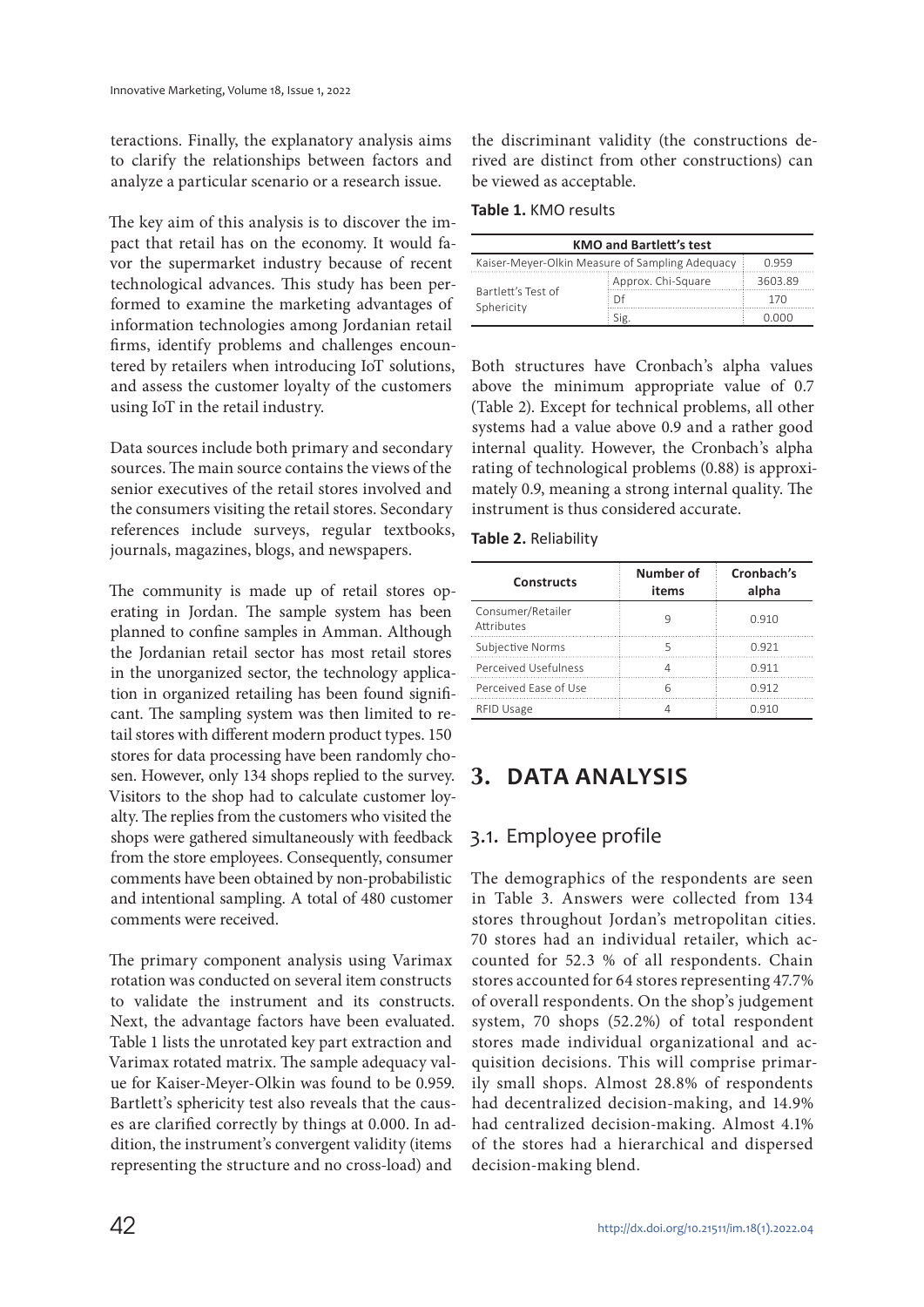|                   | Sample characteristics | <b>Number of employees</b> | Proportion | Percentage |
|-------------------|------------------------|----------------------------|------------|------------|
|                   | Individual             |                            | 0.522      | 52.20%     |
| Type of property  | Chain store            | 64                         | በ 477      | 47.70%     |
|                   | Individual             | 7Λ                         | N 522      | 52 20%     |
|                   | Centralized            | 39                         | 0.288      | 28.80%     |
| Type of decisions | Decentralized          | 20                         | በ 149      | 14 90%     |
|                   | Dispersed blend        |                            | 0 041      | 10%        |
|                   | Grocery and food       | 10                         | 0.074      | 7.40%      |
|                   | Jewelry                |                            | 0 089      | 8.90%      |
|                   | Household              | ንበ                         | በ 149      | 14.90%     |
| Type of commodity | Apparel                |                            | O 351      | 35.10%     |
|                   | <b>Electronic</b>      |                            | N 114      | 11 40%     |
|                   | Footwear               |                            | N 1N 4     | 10 40%     |
|                   | Remaining              | 16                         | 0 1 1 9    | 11.90%     |

#### **Table 3.** Employee profile

Responses from stores working in different commodity types have been obtained. 7.4 % of shops were grocery and food shops, while 8.9% of comments were from golden jewelry shops. Household durable stores accounted for 14.9% of the respondents and apparel shops – 35.1%. Electronic stores got 18.8% of the responses. Footwear stores accounted for nearly 10.4% and the remaining 11.9% for other types. Thus, organized retail shops are primarily clothes and household goods stores. There is a moderate presence of food/grocery, computer retailers, and footwear stores. Stores of gold jewelry are limited.

## 3.2. Customer profile

Table 4 shows the customer profile, a total of 480 answers have been received. Of these, 229 answers were obtained from men, approximately 47.7% of the sample. On the other hand, 251 reactions were received from women, comprising 52.3% of the overall sample. A survey of the marital status of the respondents involved 330 (68.7%) married and 150 (31.3%) single.

The majority of respondents (52.7%) were graduates. 16.66% of them were still studying. 16.4%

of all respondents were postgraduates, and 14.6% had other training qualifications. The interviewees were also classified by their jobs. Many have been working personally, making up almost 30% of the sample.

The findings in Table 5 show that most of the hypotheses suggested in this study are supported. The first hypothesis shows a direct impact of customers attributes on retailer behavior ( $\beta = 0.512$ ,  $p = .000$ .  $\beta$  value = 0.512 indicates that customers attributes affect the dependent variable of retailer perception by 51.2%. Therefore, a one-unit increase in customers attributes will result in a 51.2% improvement in retailer perception.

Second hypothesis tests the impact of subjective norms on retailer behavior ( $\beta = 0.349$ ,  $p = 0.002$ ).  $\beta$  value = 0.349 indicates that subjective norms affect the dependent variable of retailer perception by 34.9%. Therefore, a one-unit increase in subjective norms will result in a 34.9% improvement in retailer perception.

The third hypothesis tests the impact of perceived usefulness on retailer perception; it was supported

|                        | Sample characteristics | Number of employees | Proportion | Percentage |
|------------------------|------------------------|---------------------|------------|------------|
|                        |                        |                     | 0.477      | 770%       |
| Gender                 | Female                 |                     | 0.523      | 52 30%     |
| Marital status         | Married                | ろろひ                 | 0.687      | 68 70%     |
|                        | Single                 | 1 5 C               | 0.313      | 31 30%     |
| <b>Education level</b> | Graduate               |                     | O 527      | 52.70%     |
|                        | enidvin.               |                     | 0.166      | 16.60%     |
|                        | Post graduate          |                     | 0.164      | 16 40%     |
|                        | Training courses       |                     | 0.146      |            |

**Table 4.** Customer profile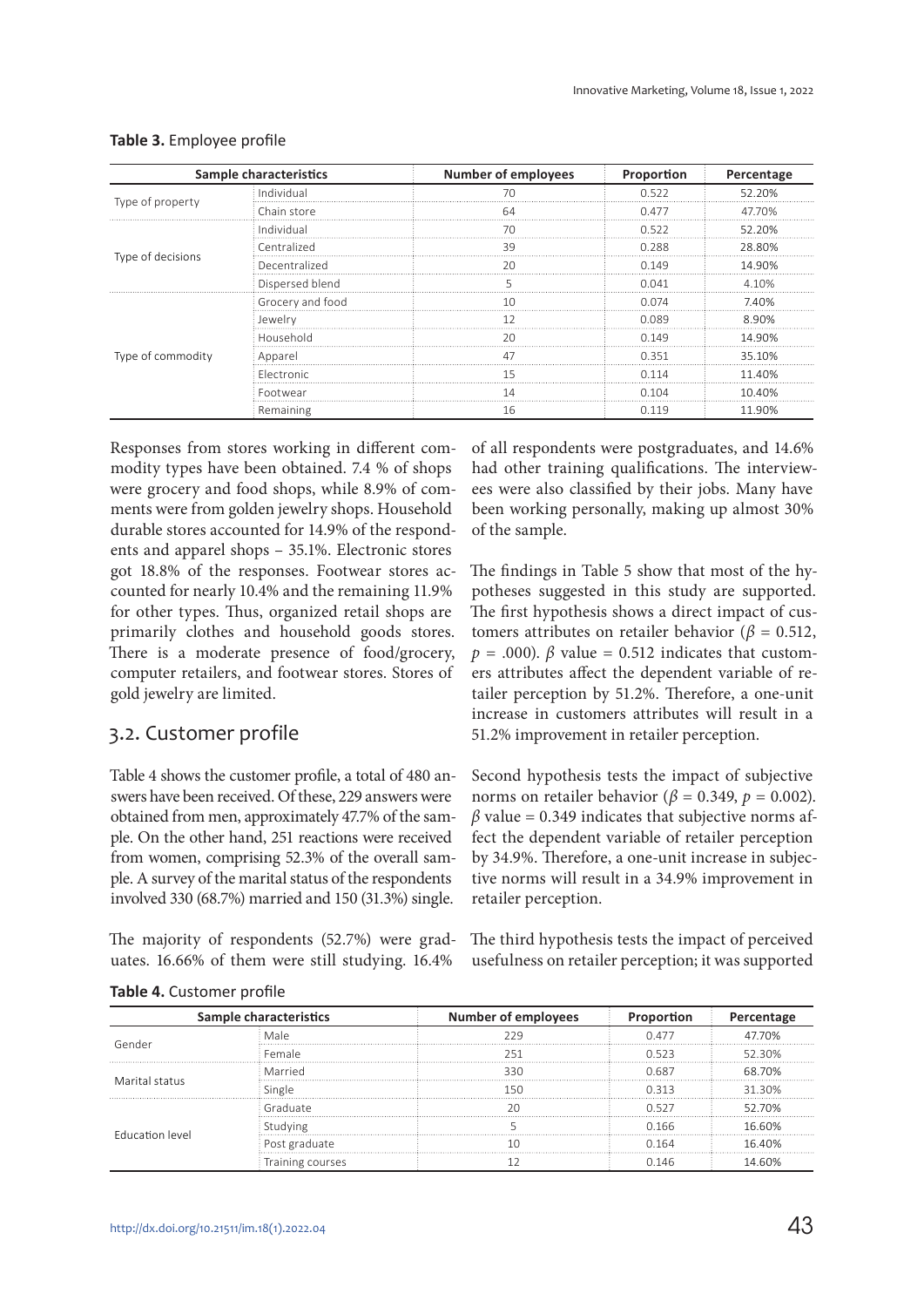| S. No | Independent variable         | Dependent variable  | Coefficient | Sig   | Result          |
|-------|------------------------------|---------------------|-------------|-------|-----------------|
|       | Consumer/Retailer Attributes | Retailer Perception | በ 512       | n nnn | Significant     |
|       | Subjective Norms             |                     | 0 349       | 0.002 | Significant     |
|       | Perceived Usefulness         |                     | 0 687       | n nnn | Significant     |
|       | Perceived Ease of Use        |                     | 0.502       | n nnn | Significant     |
|       | RFID Usage                   |                     |             | 0 318 | No significance |

**Table 5.** Hypotheses testing (dependent variable – retailer perception)

**Table 6.** Hypotheses testing (dependent variable – consumer perception)

| . No | Independent variable         | Dependent variable         | Coefficient |       |          |
|------|------------------------------|----------------------------|-------------|-------|----------|
|      | Consumer/Retailer Attributes | <b>Consumer Perception</b> | D ( ) 2     | በ በ32 | accepted |
|      | Subjective Norms             |                            | 0.115       | 0.016 | accepted |
|      | Perceived Usefulness         |                            | 0349        | ი იიი | accepted |
|      | Perceived Fase of Use        |                            | N 600       | n nnn | accepted |
|      | RFID Usage                   |                            |             | nng   | accenter |

 $(β = 0.687, p = 0.000)$ . β value = 0.687 indicates that attitude towards technology affects the dependent variable of retailer perception by 68.7%. Therefore, a one-unit increase in perceived usefulness will result in a 68.7% improvement in retailer perception.

The fourth hypothesis tests the impact of perceived ease of use on retailer perception; it was supported  $(β = 0.502, p = 0.000)$ . β value = 0.502 indicates that perceived ease of use affects the dependent variable of retailer perception by 50.2%. Therefore, a one-unit increase in perceived ease of use will result in a 50.2% improvement in retailer perception.

The fifth hypothesis, which tests the impact of RFID usage on retailer perception, was supported ( $\beta$  = 0.041,  $p$  = 0.318).  $\beta$  value = 0.041 indicates that RFID usage affects the dependent variable of retailer perception by 4%.

The findings in Table 6 show that all hypotheses suggested in this study are supported. The first hypothesis shows a direct impact of retailer attributes on consumer behavior ( $\beta$  = 0.02,  $p$  = 0.030).  $\beta$  value = 0.02 indicates that retailer attributes affect the dependent variable of consumer perception by 2.0%. Therefore, a one-unit increase in retailer attributes will result in a 2% improvement in consumer perception.

Second hypothesis tests the impact of subjective norms on consumer behavior ( $\beta$  = 0.115,  $p$  = .016).  $\beta$  value = 0.115 indicates that subjective norms affect the dependent variable of consumer perception by 11.5%. Therefore, a one-unit increase in

subjective norms will result in an 11.5% improvement in consumer perception.

The third hypothesis, which tests the impact of perceived usefulness on consumer perception, was supported ( $\beta = 0.349$ ,  $p = 0.000$ ).  $\beta$  value = 0.349 indicates that perceived usefulness affects the dependent variable of consumer perception by 34.9%. Therefore, a one-unit increase in perceived usefulness will result in a 34.9% improvement in consumer perception.

The fourth hypothesis, which tests the impact of perceived ease of use on consumer perception, was supported ( $β = 0.600, p = 0.000$ ).  $β$  value = 0.600 indicates that perceived ease of use affects the dependent variable of consumer perception by 60.0%. Therefore, a one-unit increase in perceived ease of use will result in a 60.0% improvement in consumer perception.

The fifth hypothesis, which tests the impact of RFID usage on consumer perception, was supported (β = 0.101, p = 0.006). β value = 0.101 indicates that RFID usage affects the dependent variable of consumer perception by 10.1%. Therefore, a one-unit increase in RFID usage will result in a 10.1% improvement in consumer perception.

# **4. DISCUSSION**

The study results showed a statistically significant impact of information technology practices in all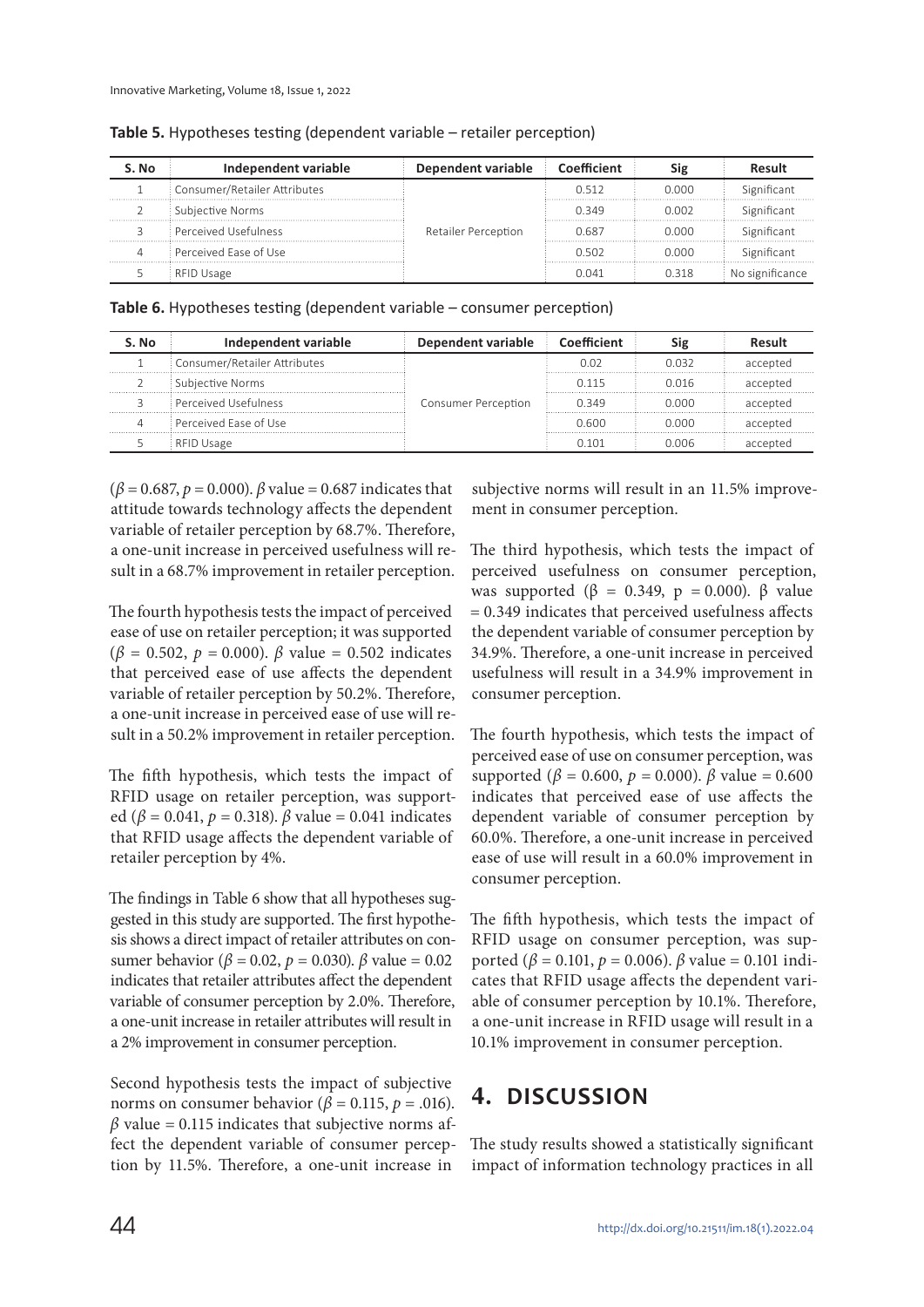dimensions represented by consumer/retailer attributes, subjective norms, perceived usefulness, perceived ease of use, and RFID usage on the retailer and consumer perceptions.

On the customer side, the study attributes this finding to the fact that one of the essential technological impacts is the ability to make payments digitally. This possibility has empowered clients to an unimaginable extent. Until a few years ago, it was noted that debit and credit cards were effective. However, the development of technology in this regard did not end there. Instead, it offered a better solution, as the multidimensional features available on smartphones enabled customers to filter payments more efficiently. Today, it is considered the most preferred method of payment. In addition, they are proven to be more effective than debit and credit cards.

Customers perceive the overall enjoyment of the buying experience as most important in their purchasing decision. Moreover, in the entire buying process, payment plays an important role. The ease of mobile payments adds to a better customer experience. Technology is already having a considerable impact on customer experience.

The significant technological impact was in the field of communications. The way technology has enhanced communications is enormous. Business is not just about creating customers, but their main concern is maintaining the relationship with them. One of the critical aspects contributing to such a good relationship is communication.

This result agreed with the results of Abu Rumman (2003), Al-Lamy et al. (2018), and Busacca and Padula (2005), who showed an important effect of information technology practices on consumer perception.

As for the retailer perception, knowing customer requirements has become much easier in the age of technology. In addition, the reactions have also become exposed to decision-makers and project owners, unlike in the past, when scholars used to do paper questionnaires and distribute them to know customer reactions. With the button push, retailers can know what a customer is looking for without effort or time.

With the impressive technological development that the world has witnessed in recent times, one cannot hide the impact of modern technology on the performance of organizations and companies. These advanced technological industries have carried the character of innovation, development, and flexibility in dealing. This development has helped many companies and organizations to manage various departments at multiple levels. However, most companies have built their management strategies on information technology to the extent that every organization lags behind this massive development. After some time, one will notice that it has begun to decline at all levels, especially in terms of quality and marketing. Thus, eliminating the need to know how to use this technology to achieve the desired goals.lativ si

This result agreed with Khaled et al. (2020b) and Sabu and Chandra (2018), who showed the benefits of information technology practices on increasing the efficiency and effectiveness of business organizations in general.

## **CONCLUSION**

This study aimed to identify the factors that affect the ability of Jordanian retailers to use information technology in the retail sector in Jordan. The results showed a significant positive relationship between the independent and dependent variables in this model, as shown in this analysis.

Based on the study results, many factors can affect consumers and retailers. Technology plays an essential role in the advancement of the industry. The competitive environment also affects retailers' abandoning old technologies due to inflation and technological advancement.

 Jordan's retail industry can implement both ideas. These external factors strongly influence the attitudes of retailers and the adoption of information technology in the Jordanian retail sector. As all fac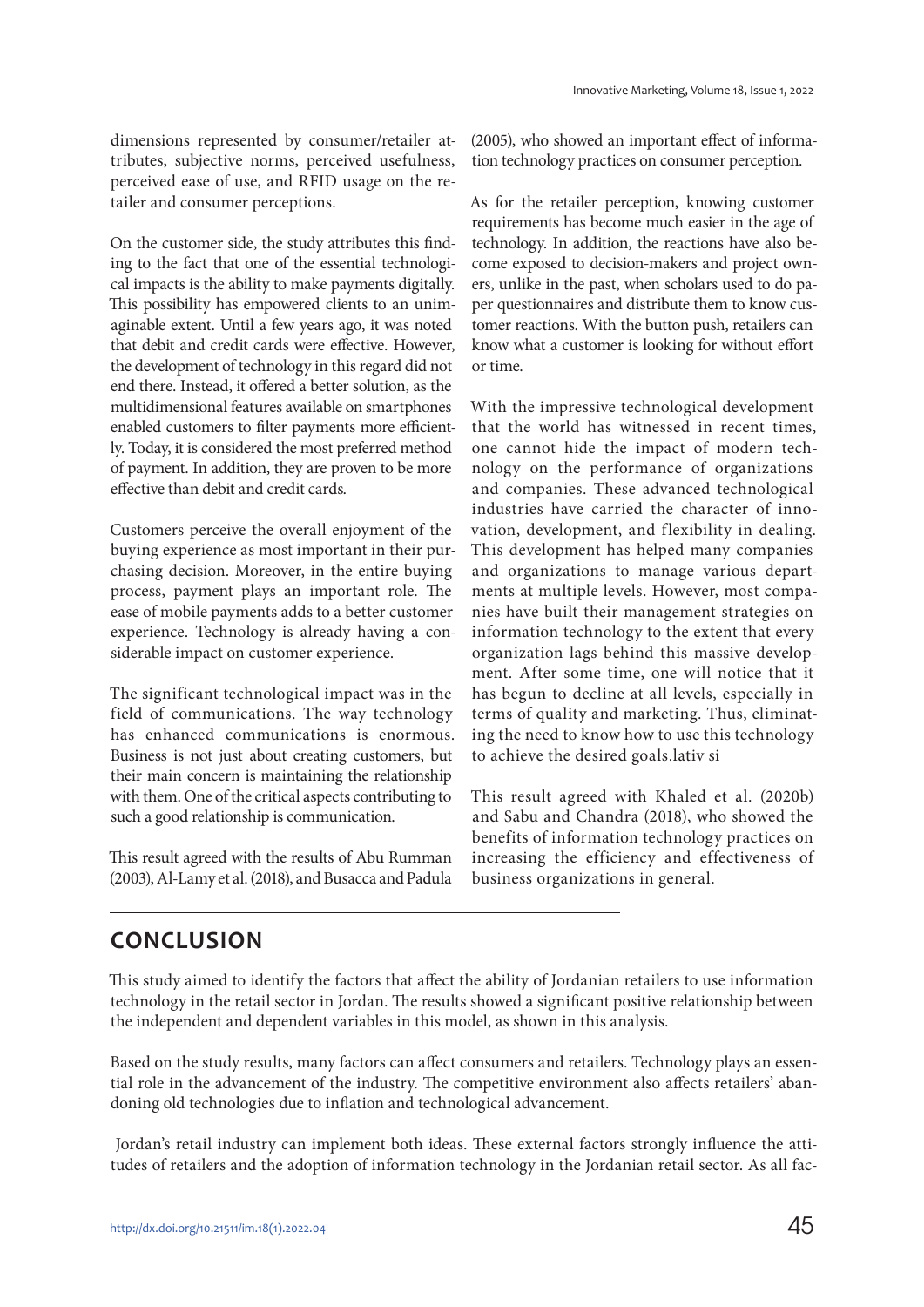tors influence consumer perception and retailers except in the case of retailer perception, RFID usage has not played a significant role in determining retailers' attitudes towards technology adoption. The reason may be that the devices sometimes fail to read the different codes, and thus it is difficult for the retailer to scan the products, and eventually, they have to write the products, which causes hassles and delays in billing.

# **LIMITATIONS**

Respondents are entitled to opt not to provide details for procedural purposes. Upon request, the company will not disclose the strategic details. In data collection, self-administered questionnaires have a detrimental impact on the efficacy. There may be a sampling error in certain places where the randomized sampling system is used. It is more likely that the chance to purchase cigars and cigarettes at a store will be more limited.

# **AUTHOR CONTRIBUTIONS**

Conceptualization: Khalid M. Alomari. Data curation: Khalid M. Alomari. Formal analysis: Khalid M. Alomari. Funding acquisition: Khalid M. Alomari. Investigation: Khalid M. Alomari. Methodology: Khalid M. Alomari. Project administration: Khalid M. Alomari. Resources: Khalid M. Alomari. Software: Khalid M. Alomari. Supervision: Khalid M. Alomari. Validation: Khalid M. Alomari. Visualization: Khalid M. Alomari. Writing – original draft: Khalid M. Alomari. Writing – review & editing: Khalid M. Alomari.

# **ACKNOWLEDGMENT**

This paper is supported with a generous fund of the faculty of scientific research and graduate studies, Al-Hussein Bin Talal University. Fund decision number – 47/2021.

# **REFERENCES**

- 1. Abu Rumman, A. (2003). Evaluation of Jordanian consumer attitude towards Departmental stores. Jordan Journal of Applied Science, 6(1), 69-95.
- 2. Ajzen, I. (1991). The theory of planned behavior. Organizational Behavior and Human Decision Processes, 50(2), 179-211. https://doi.org/10.1016/0749- 5978(91)90020-T
- 3. Al-Lamy, H. A., Bakry, M. H., Raad, W., Al-Shami, S. A.,

Alaraji, Z.J., Alsa-Lihi, M. W., & Al-Tameemi, H. M. (2018). Information technology infrastructure and small medium enterprises' in Iraq. Opcion, 34(86), 1711-1724. Retrieved from https://www.researchgate.net/ profile/Hayder-Al-Lamy/publication/332556640\_INFORMATION\_ TECHNOLOGY\_INFRASTRUC-TURE\_AND\_SMALL\_MEDI-UM\_ENTERPRISES'\_IN\_IRAO/ li nks/5cbda0714585156cd7a91aac/ INFORMATION-TECHNOLO-

GY-INFRASTRUCTURE-AND-SMALL-MEDIUM-ENTERPRIS-ES-IN-IRAQ.pdf

- 4. Al-Tae'e, H. (2002). Factors Influencing Food Preference Decision of Restaurant Clients. Dirasat for Management Science, 29(2).
- 5. Alomari, K. M., Mansour, A. M., Almohtaseb, A. A., Salah, A. A., & Alshaketheep, K. M. (2020). Lean Six Sigma in Jordanian Organizations. International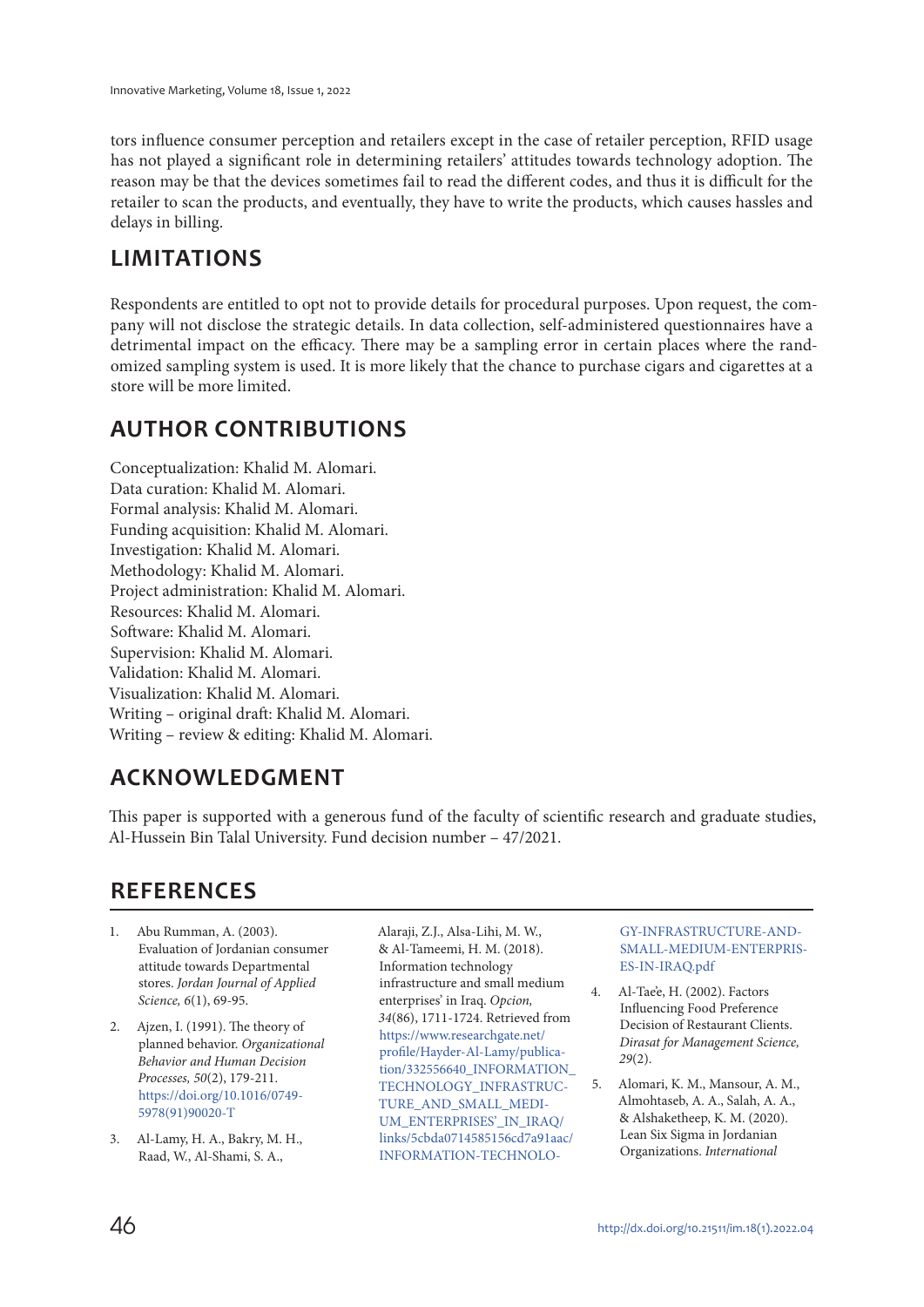Journal of Economics & Business Administration (IJEBA), 8(3), 429-447. https://doi. org/10.37394/23207.2020.17.79

- 6. Aloysius J. A., Hoehle H., Venkatesh V. (2016). Exploiting big data for customer and retailer benefits: A study of emerging mobile checkout scenarios. International Journal of Operations & Production Management, 36(4), 467-486.
- 7. Alshaketheep, K. M. K. I., Salah, A. A., Alomari, K. M., Khaled, A. S. D., & Jray, A. A. A. (2020). Digital Marketing during COVID-19: Consumers' Perspective. WSEAS Transactions on Business and Economics, 17, 831-841. https://doi. org/10.37394/23207.2020.17.81
- 8. Ameed, S. S., & Kumar, D. (2015). Impact Of Membership Card On Retention Of Customers In Retail Sector In Chennai. International Journal of Management, 6(1), 443-455.
- Binkley, S. (2009). The civilizing brand: shifting shame thresholds and the dissemination of consumer lifestyles. European Journal of Cultural Studies, 12(1), 21-39. https://doi. org/10.1177/1367549408098703
- 10. Bishnoi, V. (2014). Role of Information Technology and ECRM in 21st Century Retail Organisations. International Journal of Emerging Techonology and Advanced Engineering, 4(1), 433-440.
- 11. Busacca, B., & Padula, G. (2005). Understanding the relationship between attribute performance and overall satisfaction: Theory, measurement and implications. Marketing Intelligence & Planning, 23(6), 543-561. http://dx.doi. org/10.1108/02634500510624110
- 12. Cao, Q., Gedajlovic, E., & Zhang, H. (2009). Unpacking Organizational Ambidexterity: Dimensions,Contingencies, and Synergistic Effects. Organization Science, 20(4), 781-796. https://doi. org/10.1287/orsc.1090.0426
- 13. Chang, T.-H., Fu, H.-P., Lee, W.-I., Lin, Y., & Hsueh, H.-C. (2007). A study of an augmented CPFR

model for the 3C retail industry. Supply Chain Management, 12(3), 200-209. https://doi. org/10.1108/13598540710742518

- 14. Cho, H., & Fiorito, S. S. (2010). Self-Service Technology in Retailing. The Case of Retail Kiosks. Symphonya. Emerging Issues in Management, 1, 43-55. https://doi. org/10.4468/2010.1.05cho.fiorito
- 15. Davis, F. D., Bagozzi, R. P., & Warshaw, P. R. (1989). User acceptance of computer technology: A comparison of two theoretical models. Management Science, 35(8), 982-1003. http:// dx.doi.org/10.1287/mnsc.35.8.982
- 16. Deloitte. (2014). Global Powers of Retailing 2014: Retail Beyond begins. Retrieved from https:// www2.deloitte.com/content/dam/ Deloitte/global/Documents/Consumer-Business/dttl CB\_Global-Powers-of-Retailing-2014.pdf
- 17. Deloitte. (2016). Technology in Retail: From centre stage to supporting player: Beyond four walls. Retrieved from https:// www2.deloitte.com/content/dam/ Deloitte/au/Documents/consumer-industrial-products/deloitte-aucip-retail-trends-technology-inretail-240816.pdf
- 18. Dodes, R. (2007, February 3). Strike a pose, count your pennies. The Wall Street Journal. Retrieved from https://www.wsj.com/articles/SB117047280883797124
- 19. Earl, M.J. (1993). Experiences in strategic information systems planning: editor's comments. MIS Quarterly, 17(3), 2-3. Retrieved from https://www.proquest.com/ docview/218116307
- 20. Eide, B. (2013). Consumer Behavior Theories – Purchasing Organic Food (Thesis). Aarhus University. Retrieved from https:// www.academia.edu/8020018/Consumer\_Behavior\_Theories\_Purchasing\_Organic\_Food
- 21. Fleisher, C. S., & Bensoussan, B. (2004). Strategic and Competitive Analysis: Methods and Techniques for Analysing Business Competition. London: Prentice-Hall.
- 22. Fiorito, S. S., & Gable, M. (2011). Retail Buying Practices and Policies in a Global Economy. Columbus, OH: Prentice-Hall.
- 23. Hair, J. F., Anderson, R. E., Tatham, R. L., & Black, W. C. (1995). Multivariate Data Analysis. New York: Simon and Schuster.
- 24. Herhausen, D. (2016). Unfolding the ambidextrous effects of proactive and responsive market orientation. Journal of Business Research, 69(7), 2585- 2593. https://doi.org/10.1016/j. jbusres.2015.10.139
- 25. Khaled, A. S. D., Alabsy, N. M., Al-Homaidi, E. A., & Saeed, A. M. M. (2020a). The Impact Of The Covid-19 Pandemic On Retailer Performance: Empirical Evidence From India. Innovative Marketing, 16(4), 129-138. http://dx.doi. org/10.21511/im.16(4).2020.11
- 26. Khaled, A. S., Ahmed, S., Tabash, M. I., Al-Homaidi, E. A., & Hossain, M. I. (2019). The Impact of Technological and Marketing Innovations on Retailing Industry: Evidence of India. Journal of Reviews on Global Economics, 8, 948-957. https://doi. org/10.6000/1929-7092.2019.08.81
- 27. Khaled, A. S., Ahmed, S., Yahya, A. T., & Farhan, N. H. (2020b). The role of innovation on Indian retail industry. International Journal of Business Innovation and Research, 23(4), 435-452. https:// www.inderscienceonline.com/doi/ abs/10.1504/IJBIR.2020.111793
- 28. Keen, C., Wetzels, M., & de Ruyter, K., Feinberg, R. (2004). E-retailers versus retailers: Which factors determine consumer preferences. Journal of Business Research, Elsevier, 57(7), 685-695.
- 29. Lancaster, K. J. (1996). A new approach to consumer theory. Journal of Political Economics, 74(2), 132-157.
- 30. Markides, C., & Sosa, L. (2013). Pioneering and first mover advantages: The importance of business models. Long Range Planning, 46, 325-340.
- 31. Moghadamzadeh, A., Ebrahimi, P., Radfard, S., Salamzadeh, A., & Khajeheian, D. (2020).